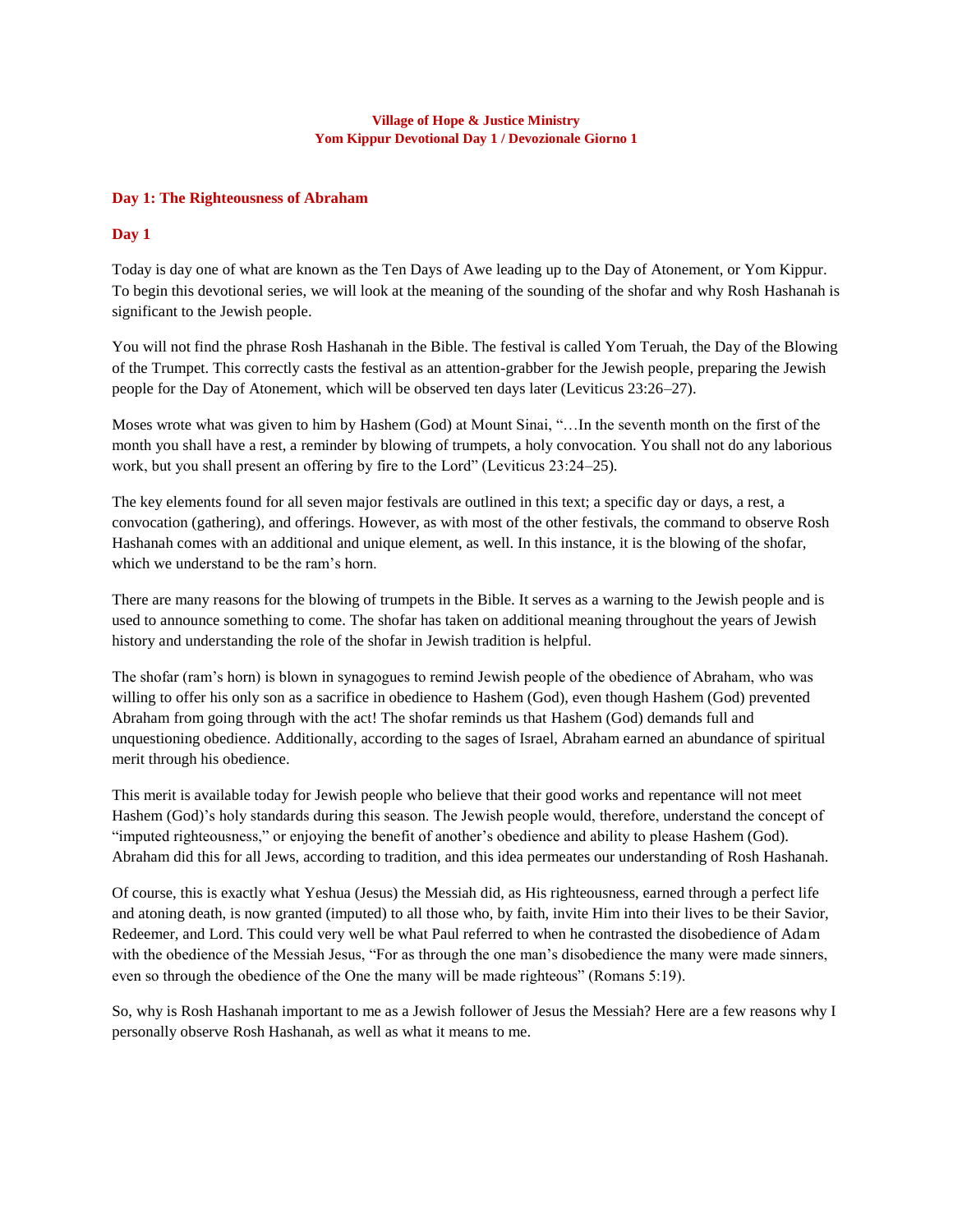Rosh Hashanah is an important family time, and many Jewish families around the world will have special dinners and time together, as well as attend synagogue. Observing Rosh Hashanah is a wonderful way of identifying with my Jewish people on a more spiritual level rather than focusing on Israel or social, cultural, or political concerns that might be important to communal Jewish life. It is also a fruitful season of witness, during which I am able to invite Jewish friends and neighbors to our services and Bible studies worldwide so that Jesus can be seen in a Jewish context.

Most of all, Rosh Hashanah reminds me of my own need to regularly repent of my sins and be faithful and obedient to His Word. A season of spiritual reflection can be wonderfully enriching, and I believe is vital and necessary in the midst of our busy lives—even if we are busy doing the Lord's work. As Isaiah the prophet wrote so many years ago, "Seek the Lord while He may be found; call upon Him while He is near. Let the wicked forsake his way and the unrighteous man his thoughts; and let him return to the Lord, and He will have compassion on him, and to our God, for He will abundantly pardon" (Isaiah 55:6–7).

### Scripture Meditation

This encouragement to come clean before Hashem (God) is further outlined in Isaiah 58. The prophet mentioned both the New Year and the Day of Atonement.

Cry loudly, do not hold back; raise your voice like a trumpet, and declare to My people their transgression and to the house of Jacob their sins. Yet they seek Me day by day and delight to know My ways, as a nation that has done righteousness and has not forsaken the ordinance of their God. They ask Me for just decisions, they delight in the nearness of God. 'Why have we fasted and You do not see? Why have we humbled ourselves and You do not notice?' Behold, on the day of your fast you find your desire, and drive hard all your workers. Behold, you fast for contention and strife and to strike with a wicked fist. You do not fast like you do today to make your voice heard on high. Is it a fast like this which I choose, a day for a man to humble himself? Is it for bowing one's head like a reed and for spreading out sackcloth and ashes as a bed? Will you call this a fast, even an acceptable day to the Lord? Is this not the fast which I choose, to loosen the bonds of wickedness, to undo the bands of the yoke, and to let the oppressed go free and break every yoke?

Is it not to divide your bread with the hungry and bring the homeless poor into the house; when you see the naked, to cover him; and not to hide yourself from your own flesh? Then your light will break out like the dawn, and your recovery will speedily spring forth; and your righteousness will go before you; the glory of the Lord will be your rear guard. Then you will call, and the Lord will answer; you will cry, and He will say, 'Here I am.' If you remove the yoke from your midst, the pointing of the finger and speaking wickedness, and if you give yourself to the hungry and satisfy the desire of the afflicted, then your light will rise in darkness and your gloom will become like midday. And the Lord will continually guide you, and satisfy your desire in scorched places, and give strength to your bones; and you will be like a watered garden, and like a spring of water whose waters do not fail. Those from among you will rebuild the ancient ruins; you will raise up the age-old foundations; and you will be called the repairer of the breach, the restorer of the streets in which to dwell. (Isaiah 58:1–12)

I hope you will read the entirety of this passage and see that Hashem (God) wants to forgive us of our sins. He is merciful and gracious by nature, as well as just and righteous. He loves us, but in order to be forgiven, we must come to Him in repentance, forsaking our sin, with a new desire to please Him through what we say, think, and do. For those of us who know Jesus as our Messiah, we are forgiven once for all. But, during these ten days of awe, we can seek renewal and ask the Lord to help us become more willing to do His will as we deepen our understanding of the everlasting love of Hashem (God) for His creation that sent Yeshua (Jesus) to the cross.